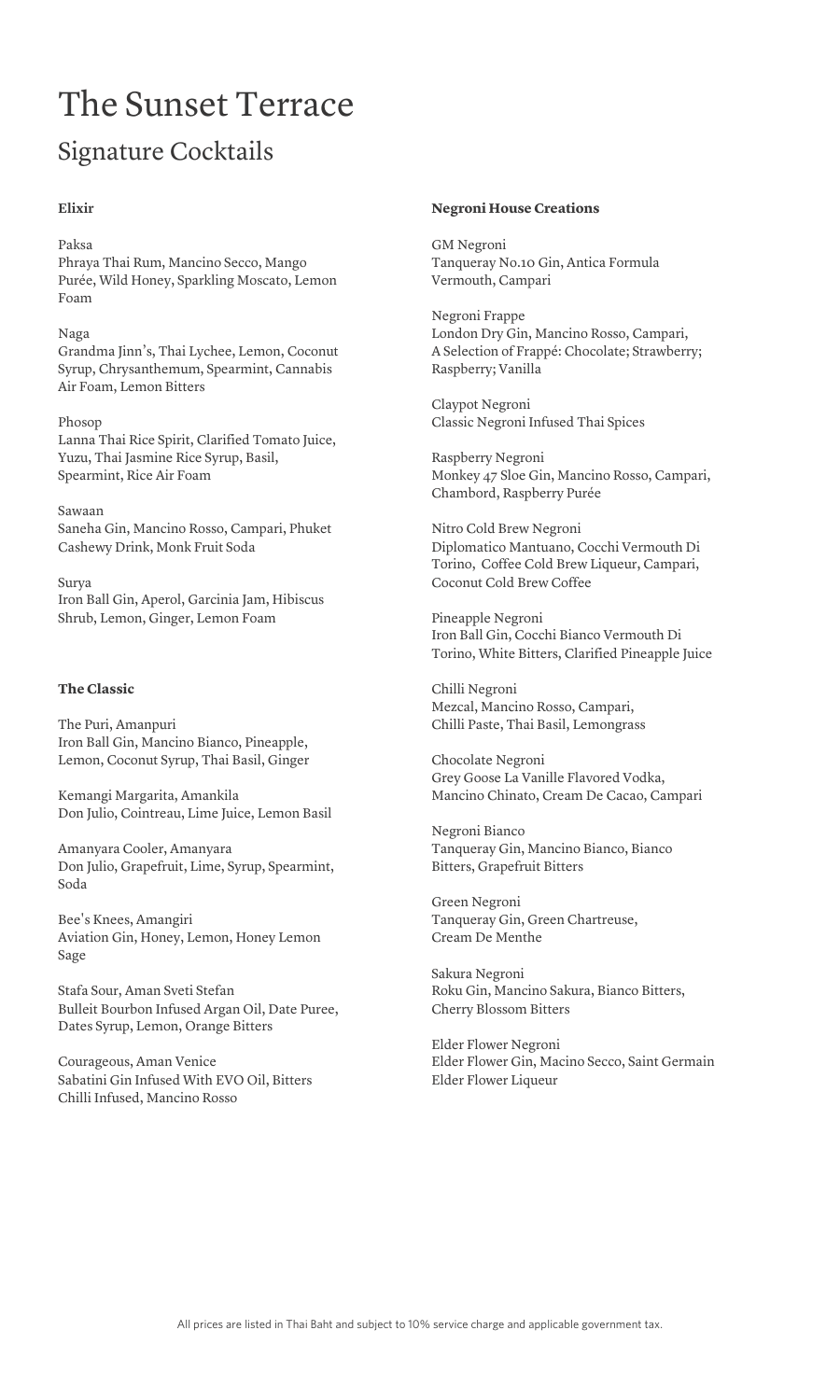## The Sunset Terrace Create your own Negroni 490

| Choose your Gin         | Select your Vermouth             |
|-------------------------|----------------------------------|
| Hendrick's              | Antica Formula                   |
| Caorunn                 | Mancino Rosso                    |
| Edinburgh               | Mancino Chinato                  |
| The Botanist            | Dolin Sweet Vermouth De Chambery |
| Tanqueray               | Cinzano Rosso                    |
| Tanqueray No.10         | Grifoll Vermouth                 |
| Bombay Sapphire         | 1757 Vermouth Di Torino          |
| Star of Bombay          | Cocchi Vermouth Di Torino        |
| Beefeater 24            | Martini Rosso                    |
| Bulldog                 | Mancino Bianco                   |
| Gordon                  | Mancino Secco                    |
| Martin Miller           | Mancino Sakura                   |
| Sipsmith                | Dolin Dry Vermouth De Chambery   |
| Whitley Neill Origin    | Green Chartreuse                 |
| Aviation                | Yellow Chartreuse                |
| Gin Mare                | 1757 Dry Vermouth Di Torino      |
| G'Vine                  | Cocchi Vermouth Di Torino        |
| Generous                | Martini Dry                      |
| Roku Japanese Gin       | Martini Bianco                   |
| Monkey 47               |                                  |
| Saba Tini Gin           |                                  |
| <b>Bols Genever Gin</b> |                                  |
| Iron Ball               |                                  |
| Kristall                |                                  |

Saneha

Four Pillars Bloody Shiraz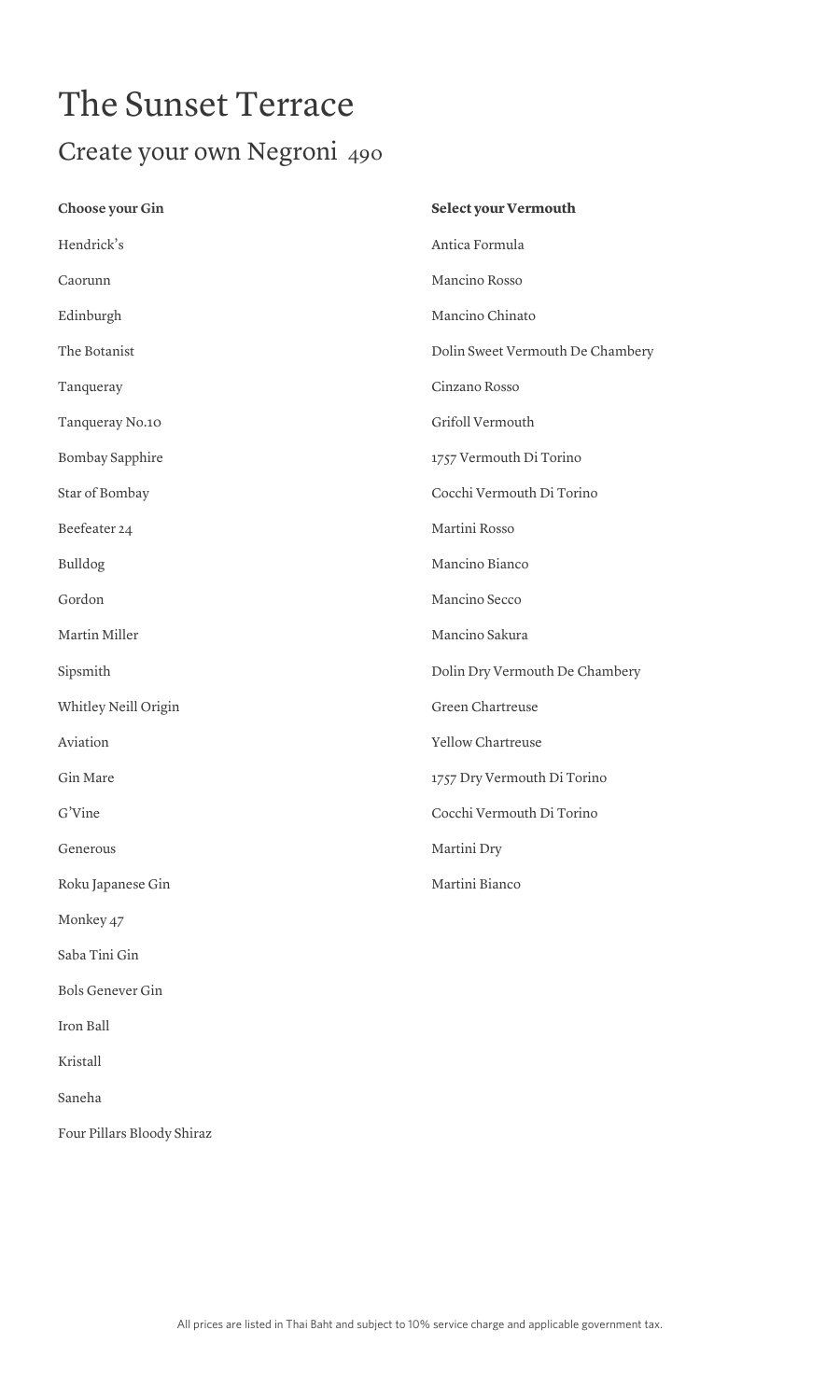### The Sunset Terrace Create your own Gin & Tonic

| Choose your Gin         | <b>Take your Tonic</b>                 |
|-------------------------|----------------------------------------|
| Caorunn                 | Fever Tree, Premium Indian             |
| Edinburgh               | Fever Tree, Mediterranean              |
| Hendrick's              | Fentimans, Botanical                   |
| The Botanist            | Fentimans, Connoisseurs                |
| Tanqueray               | Fentimans, Yuzu                        |
| Tanqueray No.10         | Fentimans, Naturally Light             |
| Bombay Sapphire         | Sanpellegrino, Aqua Tonica             |
| Star of Bombay          |                                        |
| Beefeater 24            | Pick your garnish from the Chef Garden |
| Bulldog                 | Lavender                               |
| Gordon                  | Rosemary                               |
| Martin Miller           | Thyme                                  |
| Sipsmith                | Lemon Thyme                            |
| Whitley Neill Origin    | Cinnamon                               |
| Aviation                | Pink Peppercorn                        |
| Gin Mare                | Star Anise                             |
| Fillers 28 Dry          | Apple                                  |
| Fillers 28 Pine Blossom | Lemon Grass                            |
| Generous                | Mix of Berries                         |
| G'Vine                  | Peach                                  |
| Kinobi Gin              | Spearmint                              |
| Roku Japanese Gin       | Italian Basil                          |
| Sakurao Gin             | Cucumber                               |
| Monkey 47               | Lemon Balm                             |
| Monkey 47 Sloe Gin      | Lemon Basil                            |
| Saba Tini Gin           |                                        |
| <b>Bols Genever Gin</b> |                                        |
| Iron Ball               |                                        |
| Kristall                |                                        |
| Saneha                  |                                        |
|                         |                                        |

Four Pillars Bloody Shiraz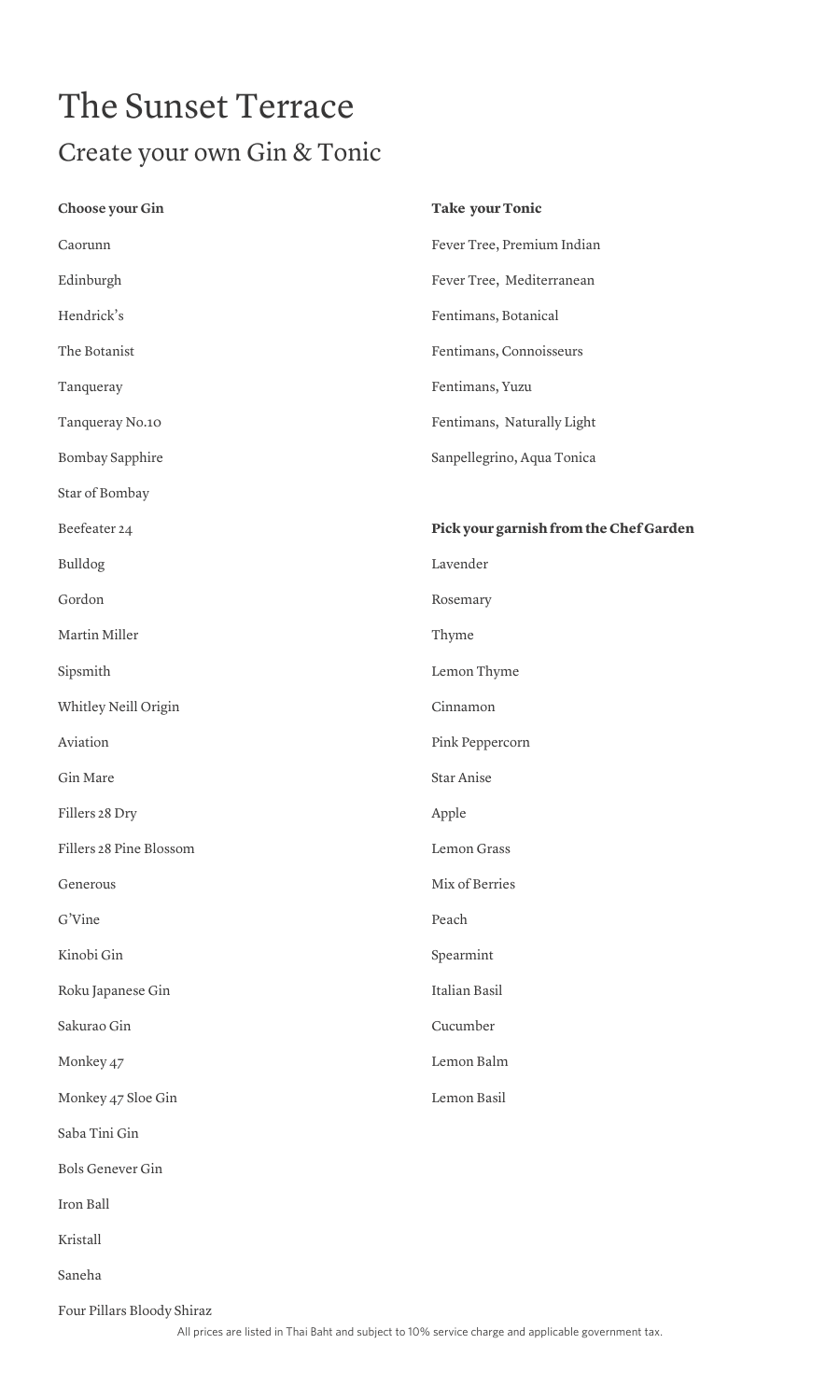### The Sunset Terrace Signature Cocktails

#### **Gin & Tonic House Creations**

Mediterranean Gin Mare, Mediterranean Tonic, Elderflower Lemonade, Rosemary Olive Oil

Elderflower Edinburgh Elderflower Gin, St. Germain Elderflower, Premium Indian Tonic

Botanist The Botanist Gin, Botanical Tonic, Mix of Floral

Tropical Iron Ball Gin , Clarified Pineapple Juice, Wild Honey Soda, Premium Indian Tonic

#### **Zero-Proof Cocktail**

Passion Fruit Collins Passion Fruit Purée, Lychee, Thai Basil, Coconut Syrup, Soda

Dan Cucumber Collins Cucumber, Spearmint, Lime, Honey, Soda

Lemonade Lemon Juice, Lemonade Syrup, Honey, Soda

Raspberry Mule Raspberry Purée, Honey Syrup, Ginger Beer

Mango Colada Mango, Coconut Cream, Almond Syrup

Anchan Cobber Anchan Cordial, Lemon, Orange Blossom Water, Elderflower Lemonade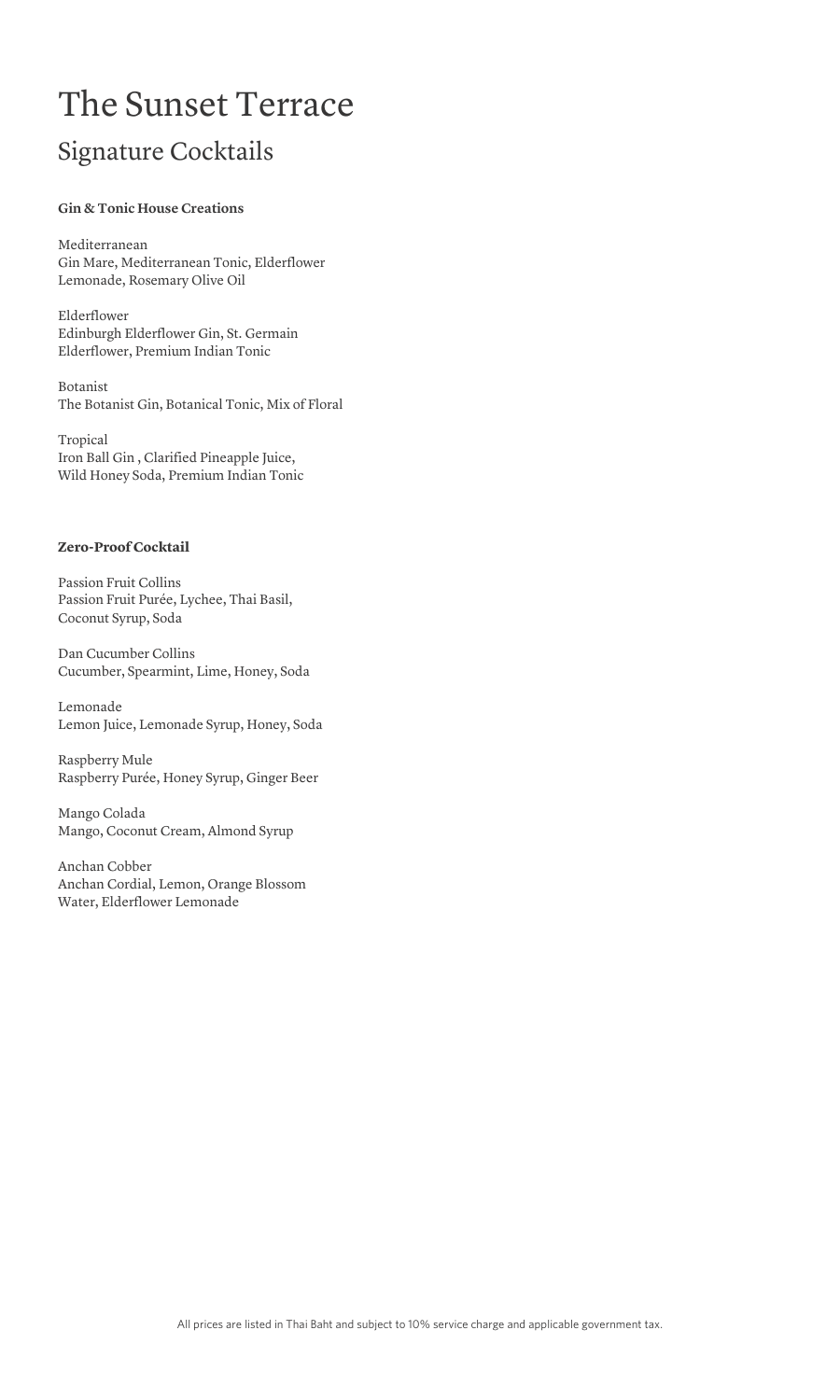# The Sunset Terrace Spirits

| Gin                | Rum & Cachaça                |
|--------------------|------------------------------|
| Hendrick's         | Havana Club 3yo              |
| Tanqueray          | Havana Club 7yo              |
| Tanqueray No.10    | Appleton 12yo                |
| Gin Mare           | Bacardi Carta Blanca         |
| $G$ 'vine          | Zacapa 23yo                  |
| Roku Japanese Gin  | Captain Morgan Spiced Rum    |
| Bombay Sapphire    | Diplomatico Ambassador       |
| Monkey 47          | Pyrat Xo Reserve             |
| Beefeater 24       | Flor De Cana Centenario 18yo |
| Bulldog            | Engenho Cachaça              |
| Sakurao Gin        | Chalong Bay                  |
| Kinobi Gin         | Chalong Bay Kaffir Lime      |
| Saba Tini Gin      | Chalong Bay Sweet Basil      |
| Genever Gin        | Chalong Bay Lime             |
| Monkey 47 Sloe Gin | Chalong Bay Cinnamon         |
| Gordon             | Chalong Bay Lemongrass       |
|                    | Chalong Bay Pure             |
| Vodka              | Cachaca Canario              |
| Ketel One          | Diplomatico Mantuano         |
| Grey Goose         | Flor De Cana 4 Years         |
| Greygoose Citron   | Mekhong                      |
| Greygoose Orange   |                              |
| Belvedere          | Pisco                        |
| Ciroc              | La Diablada Peruvian Pisco   |
| Tito's Handmade    | Pisco Demonnio De Los Andes  |
| Beluga Noble       |                              |
| Beluga Gold        | Mezcal                       |
| Kristal Vodka      | Alipus Mezcal                |
| Zyr Vodka          |                              |
| Ultimat Vodka      |                              |
| Sky                |                              |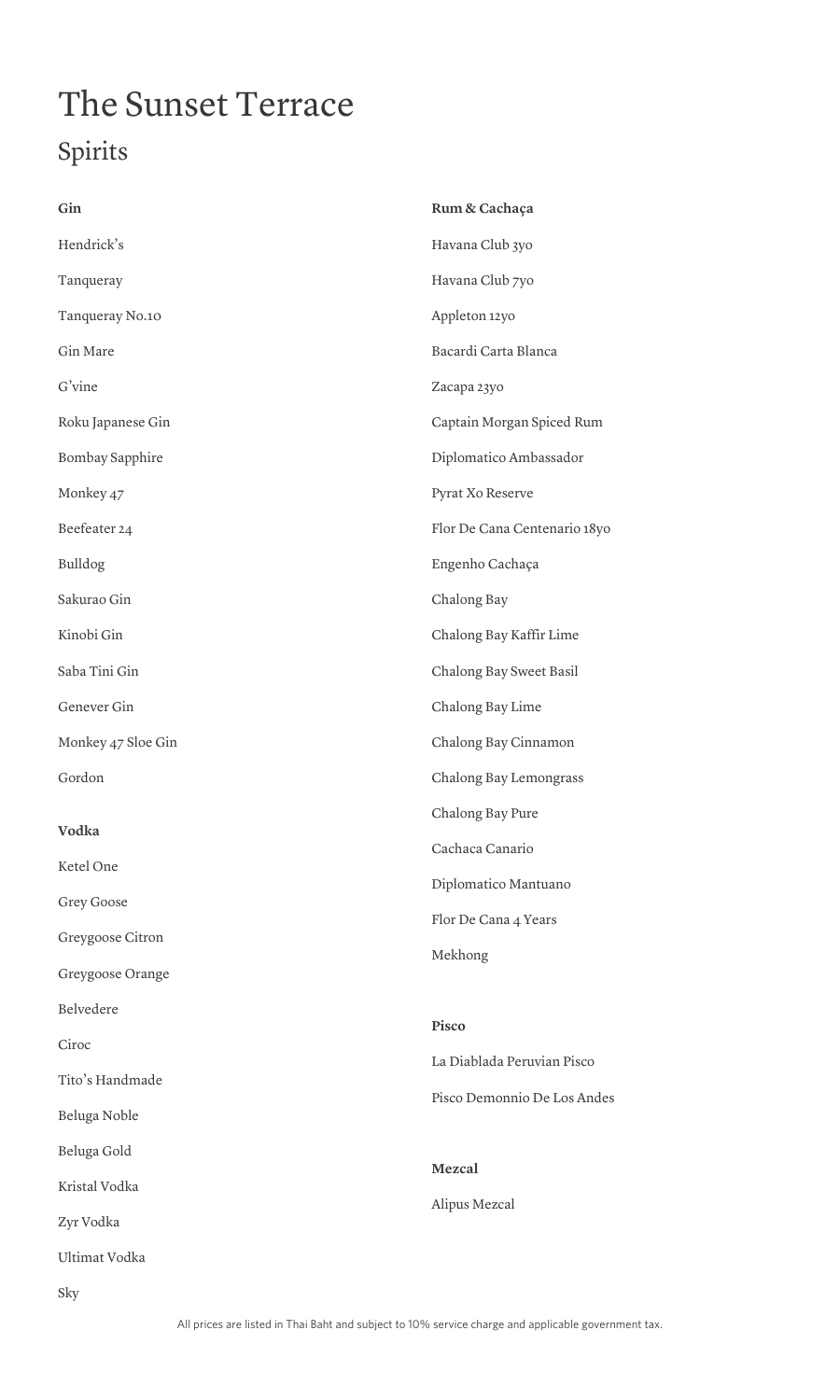# The Sunset Terrace Spirits

| Tequila                | Whisky                 |
|------------------------|------------------------|
| Kah Of The Dead Blanco | Oakcross               |
| Kah Of The Dead Anejo  | The Chita              |
| Patrón Silver          |                        |
| Patrón Reposado        | Scotch Single Malt     |
| Patrón Añejo           | Laphroaig 10yo         |
| Don Julio Blanco       | Talisker 10yo          |
| Don Julio Reposado     | Talisker 18yo          |
| Don Julio Añejo        | The Macallan 12yo      |
| Herradura Reposado     | The Glenlivet 18yo     |
| Herradura Añejo        | Ardbeg 10yo            |
| Tapatio Añejo          | Glenfiddich 15yo       |
| Pepe Lopez             | Glenfiddich 12 Yrs     |
| Patron Grand Platinum  | Bowmore 18yo           |
| Olmeca Tequila         | Glenfarclas 25yo       |
|                        | Glenfarclas 40yo       |
| Whisky                 | Singleton              |
| Scotch Blended         | Glenmorangie 18 Yrs    |
| J. Walker Black Label  | Glenmorangie 10 Yrs    |
| J. Walker Gold Label   | Glenlivet 12 Yrs       |
| J. Walker Blue Label   | Glenlivet 21 Yrs       |
| Jw Green Lable         | Lagavulin              |
| Chivas Regal 12yo      |                        |
| Chivas Regal 18yo      | Irish Whiskey          |
| Chivas Royal Salute    | Jameson                |
| Chivas Mizunara        | Bourbon & Tennessee    |
| Chivas X.V.            | Jim Beam Kentucky      |
| Ballantine'S 17yo      | Maker's Mark           |
| Suntory Royal          | <b>Bulleit Bourbon</b> |
| Suntory Old Whisky     | Jack Daniel's Old N7   |
| Dewars                 | Michters               |
| J&B                    | Famous Grouse          |

All prices are listed in Thai Baht and subject to 10% service charge and applicable government tax.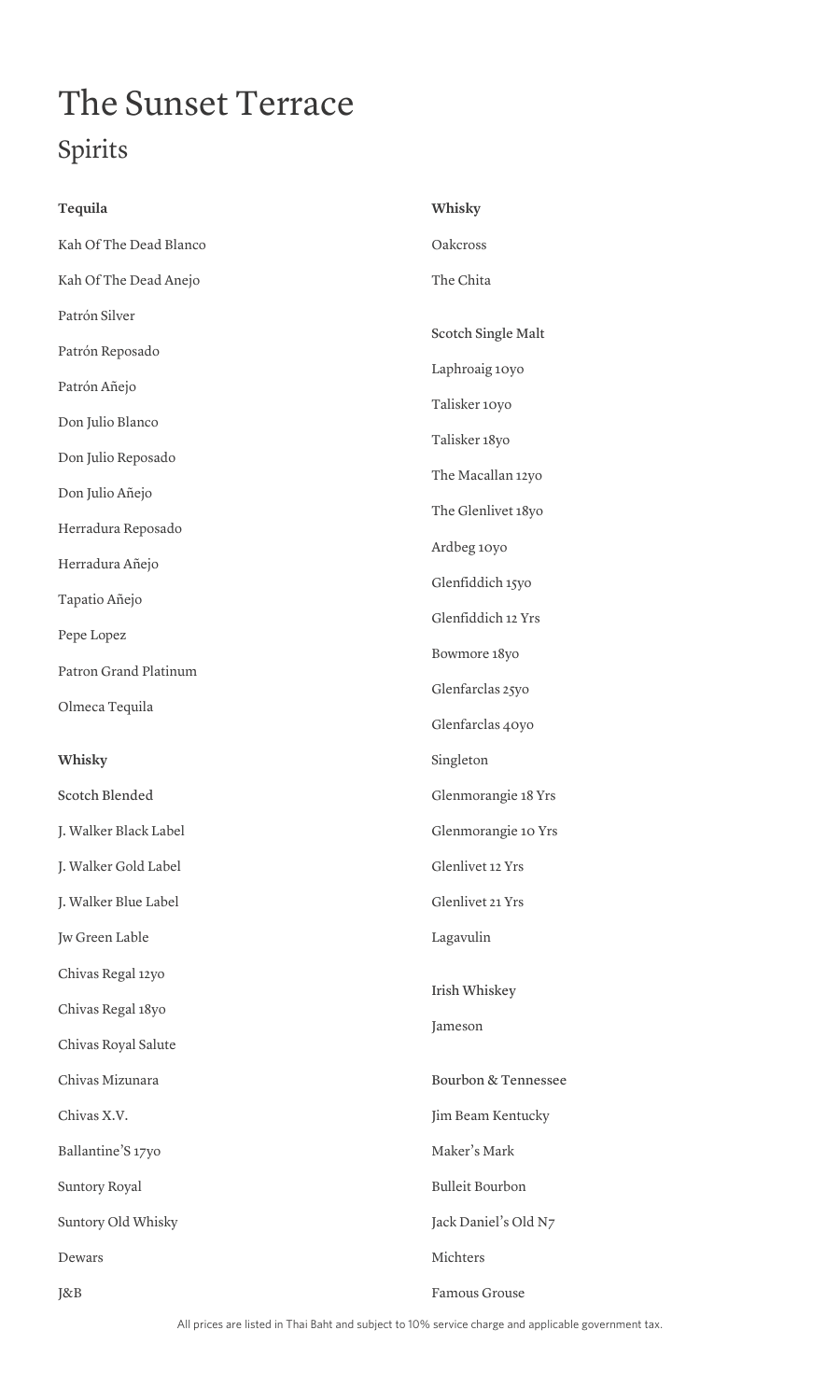# The Sunset Terrace Spirits

| Whisky                                                                                                                | Cognac & Armagnac    |
|-----------------------------------------------------------------------------------------------------------------------|----------------------|
| Rye                                                                                                                   | Courvoisier VSOP     |
| <b>Bulleit Rye</b>                                                                                                    | Martell VSOP         |
| Rittenhouse Rye                                                                                                       | Martell Condon Bleu  |
| Japanese Single Malt                                                                                                  | Camus XO             |
| Yamazaki Single Malt                                                                                                  | Sherry & Port        |
| Yamazaki 12yo                                                                                                         | Tio Pepe Fino Sherry |
| Yamazaki 18yo                                                                                                         | Taylor's Ruby Port   |
| Hakushu Single Malt                                                                                                   |                      |
| Hakushu Single Malt 12yo                                                                                              | Grappa               |
| Taketsuru Pure Malt 17yo                                                                                              | Grappa Il Merlot     |
| Japanese Blended<br>Hibiki Harmony<br>Hibiki 17yo<br>Hibiki 21yo<br>Ichiros Malt & Grain<br>Canadian<br>Canadian Club |                      |
| Calvados                                                                                                              |                      |
| Calvados Boulard Pays D'auge                                                                                          |                      |
| Calvados Maitre Pierre                                                                                                |                      |
| Cognac & Armagnac                                                                                                     |                      |
| Rémy Martin Vsop                                                                                                      |                      |
| Rémy Martin XO                                                                                                        |                      |
| Hennessy XO                                                                                                           |                      |
| Hennessy Paradis                                                                                                      |                      |
| Rémy Martin Louis Xiii                                                                                                |                      |

Sempe VSOP Armagnac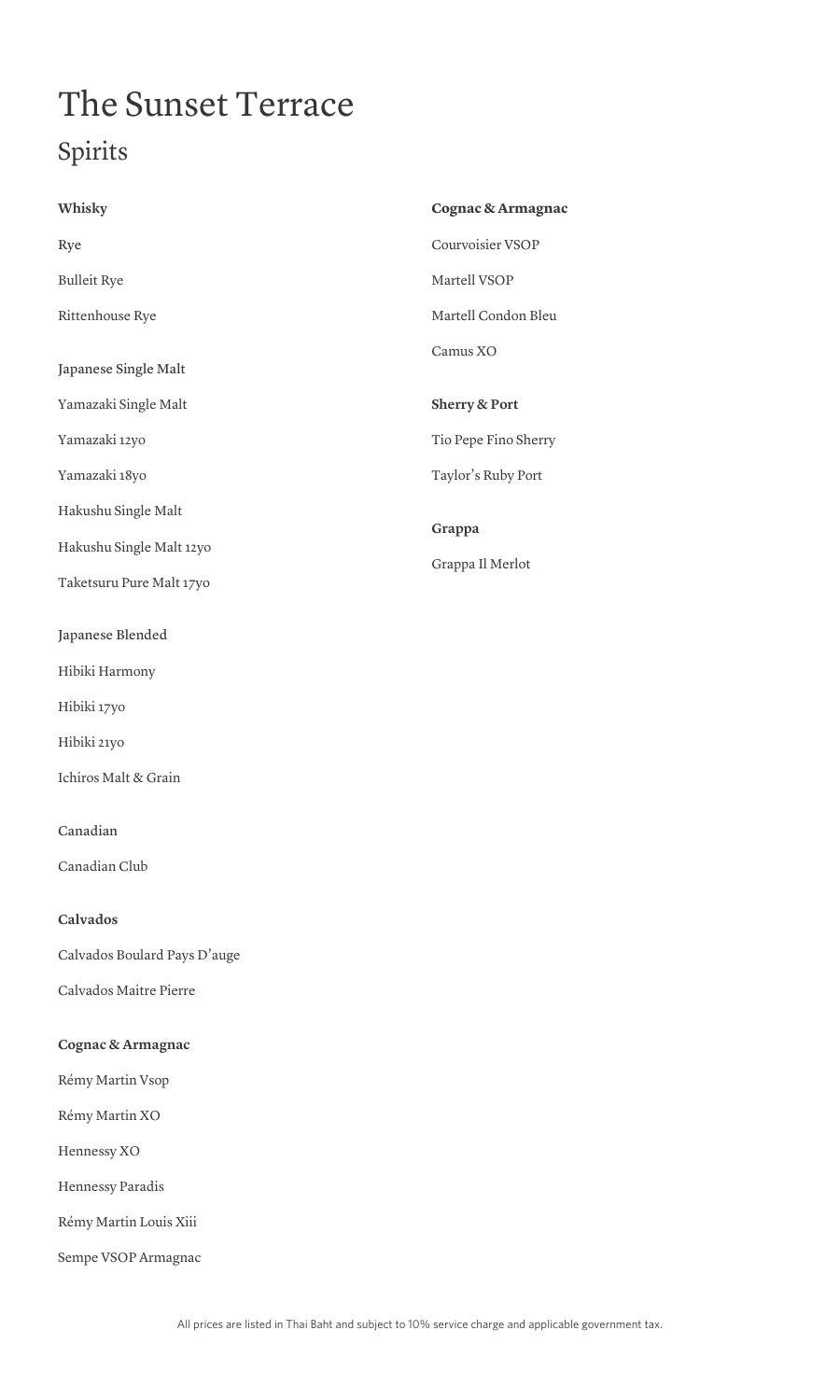## The Sunset Terrace

### Beer

**Beers** Corona Singha Heineken San Miguel Light Chang Asahi Sapporo Chalawan Pale Ale Local Craft

Non - Alcoholic Beer

Heineken Zero